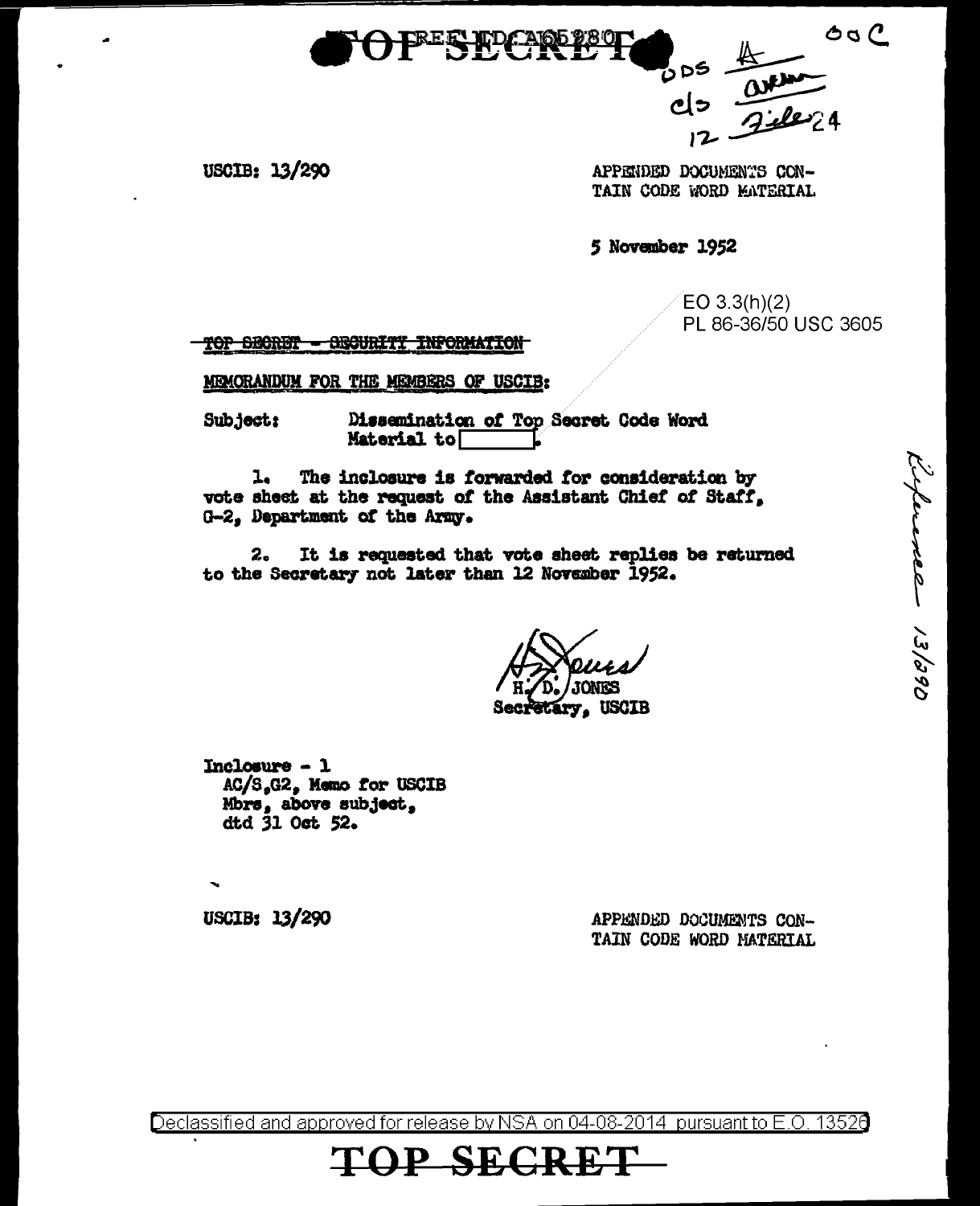

This document<br>munication intelligence security regulations and authorized to receive the information reported herein, DEPARTMENT OF THE ARMY OFFICE OF THE ASSISTANT CHIEF OF STAFF. G-2. INTELLIGENCE WASHINGTON 25. D.C.

31 October 1952

 $EO 3.3(h)(2)$ 

MEMORANDUM FOR: USCIB MEMBERS

SUBJECT: Dissemination of TOP SECRET Code Word Material to

PI 86-36/50 USC 3605 1. Since 1949 Army has been providing COMINT service to authorized recipients in By agreement with the in 1949, this service has been limited to SECRET code word material.

particularly in view of exposed position due to the strained relations of with the West at the time of the agreement.

2. In July 1952, Major General Bradford, Commanding General,  $U.S.$  Forces  $\Box$ Pequested consideration of the relaxation of the restrictions to permit pertinent TOP SECRET node word material to be sent to

3. G-2 Washington considered that adequate security measures existed in to permit it to be considered a critical area. Category B. as defined in USCIB Directive No. 7, particularly in view of improved relations between and the West. This would allow TOP SECRET code word material to be sent to G-2 also considered that certain TOP SECRET code word items were available which were essential to the mission of the Commanding General

4. Accordingly, on 31 July 1952, the Assistant Chief of Staff, G-2. DA. requested the USCIB Coordinator to open negotiations with  $\sqrt{$  with a view to obtaining the desired relaxation of the thel existing U.S.- policy on dissemination of COMINT to The Deputy Coordinator sent an appropriate memorandum to the Darector. on 7 August 1952.

5. A reply, dated 2 October 1952, was received from the Deputy Director, <u>increasing</u> that the need exists for TOP SECRET code word service to objection. The Deputy Director stated his opinion that G-2 Washington should select items for dissemination to  $\mathsf{L}\ \ \text{and\ that\ } \text{SSO}\big[$ 

Inclosure with USCIB 13/290 dated 5 November 1952.

 $COPY \#$ 

**TOP SECRET CANOE** 

FORM 781-C10SC ARMED FORCES SECURITY AGENCY 18 JUL 51